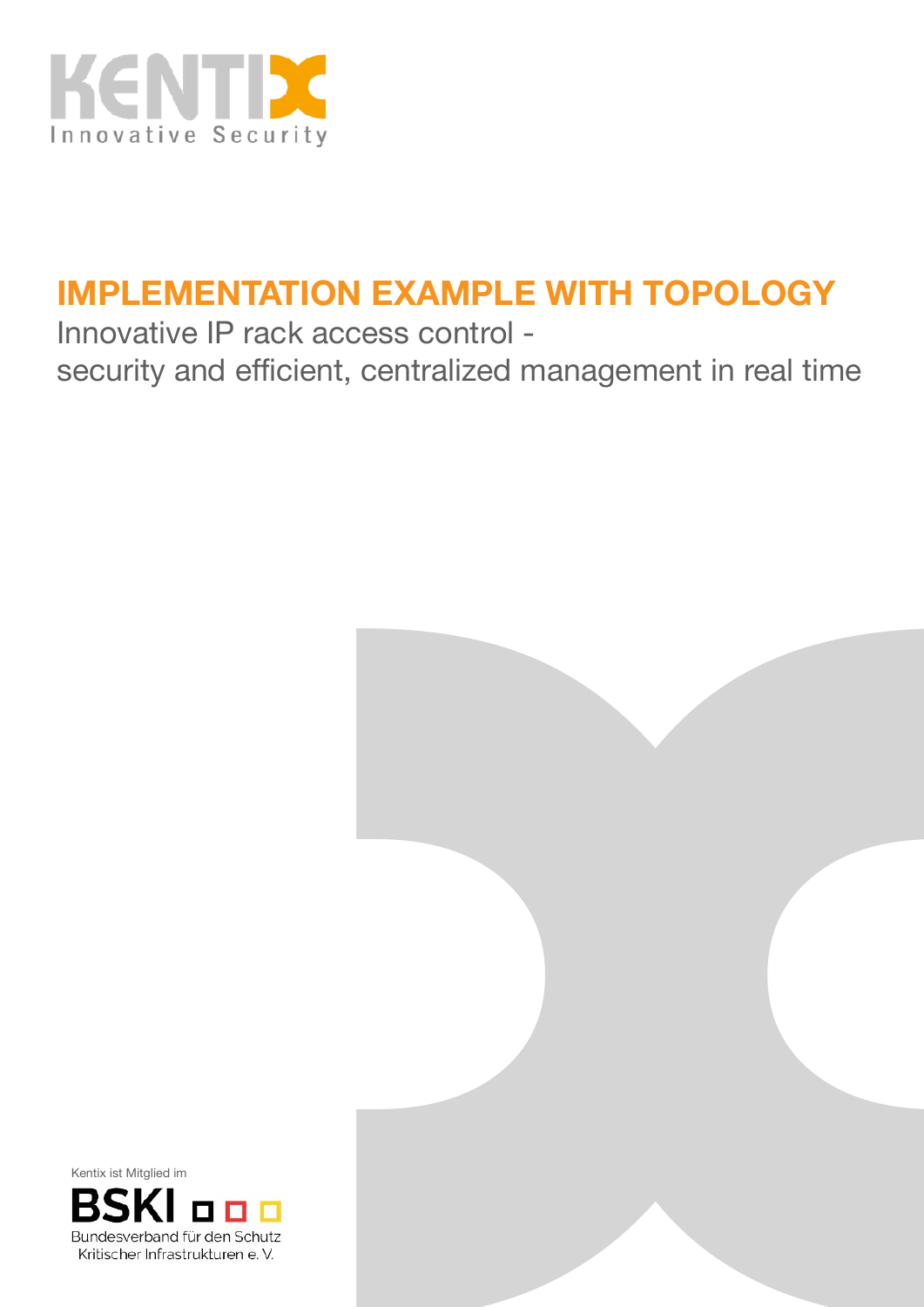

### Innovative IP rack access control - Security and efficient, centralised management in real time

#### **The requirement**

As a result of internal, industry-specific and legal requirements for IT security, there is often a need for further control, transparency and security of the standardised security measures in server rooms or data centres.

For this purpose, controlled access, its documentation and 24/7 monitoring of the closing and locking status of all doors must be established at rack level. All access and status data should be monitored simply and clearly in a dashboard from any location and undesired statuses should be alarmed. It should be possible to log the remote opening of doors, if necessary with video verification.

#### **The Kentix system solution**

Access control at the IT racks is handled by the Kentix online IP access control system, in which each individual locking point is always online and is managed centrally in real time, e.g. via web front.

For access contro each IT cabinets has an IP rack lever RA4 with RFID and PIN code reader at the front and rear, of which up to 16 are connected to a SmartRelay module. The connection between the SmartRelay module and the IP rack levers is established by one distributor box per IT enclosure, which also allows the connection of 2 door contacts. Thanks to the integrated locking contact in the IP rack lever, the status of each IT cabinet door is thus known in real time at all times. Via an integrated web server application and/or open interfaces, the system can be managed automatically from a central location in real time and authorisations can be granted or revoked. Documented and video-verified remote opening of doors is also possible at any time through the integrated software.

Optionally, the environment and power monitoring is to be integrated into the solution in order to obtain further granular information on IT operations and to significantly increase security at rack level.

Installation and operation shall be costefficient and simple. Open interfaces should enable easy integration with third-party systems. Free scalability, modularity and costeffective, simple maintenance must be part of the solution concept.

The Kentix SmartPDU is optionally available in 40 or 2 U as an all-in-one complete system solution. The IP rack lever RA4 and the door contacts are connected to the Kentix SmartPDU without having to establish connections between the racks. In addition to all important, calibrated and billable consumption measurements, the Kentix SmartPDU also provides an all-current sensitive and DGUV V3-compliant leakage current measurement, which further increases IT operational safety. The MultiSensor integrated in the PDU provides values directly in the rack for temperature, humidity, fire gas and tampering, thereby creating further granular transparency and security.

The simple, contemporary and resourcesaving operation is realised by the KentixOS. The KentixOS is the integrated, freely scalable and modular IoT software platform that, in addition to the web front ends, provides open interfaces for easy integration into third-party systems (ReST-API, WebHooks, SNMP, LDAP, etc.). At the same time, the KentixOS is the basis for further AI analyses and visualisations.